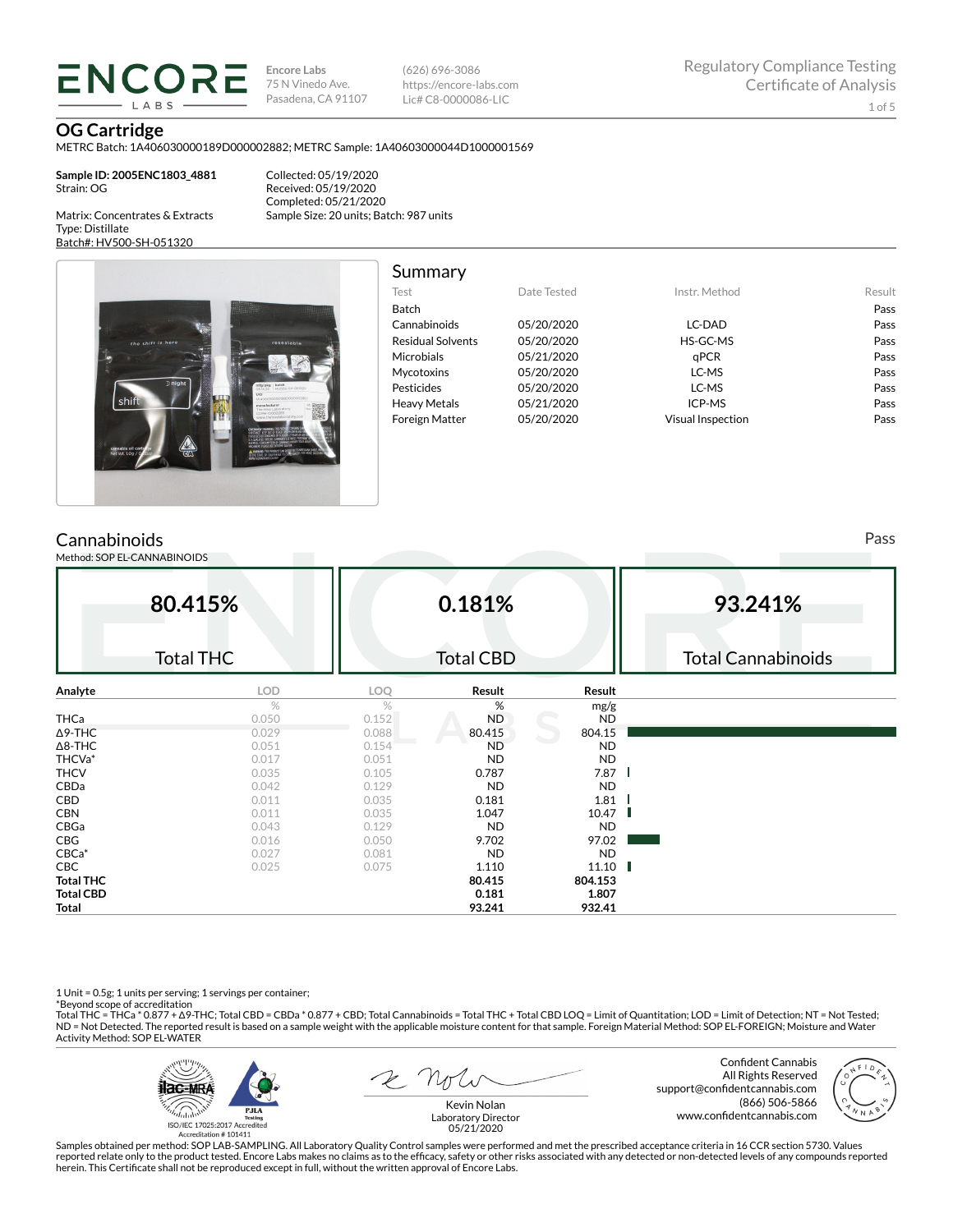ENCORE **IARS** 

**Encore Labs** 75 N Vinedo Ave. Pasadena, CA 91107 (626) 696-3086 https://encore-labs.com Lic# C8-0000086-LIC

**OG Cartridge**

METRC Batch: 1A406030000189D000002882; METRC Sample: 1A40603000044D1000001569

**Sample ID: 2005ENC1803\_4881** Strain: OG

Collected: 05/19/2020 Received: 05/19/2020 Completed: 05/21/2020 Sample Size: 20 units; Batch: 987 units

Matrix: Concentrates & Extracts Type: Distillate Batch#: HV500-SH-051320

#### Pesticides

Method: SOP EL-PesticidesLCMS LC-MS

**Analyte LOD LOQ Limit Result Status**  $\mu$ g/g  $\mu$ g/g  $\mu$ g/g  $\mu$ g/g Abamectin 0.005 0.02 0.1 ND Pass Acephate 0.002 0.01 0.1 ND Pass Acequinocyl 0.005 0.02 0.1 ND Pass Acetamiprid 0.005 0.02 0.1 ND Pass Aldicarb 0.05 0.1 0.05 ND Pass Azoxystrobin 0.005 0.02 0.1 ND Pass **Bifenazate** 0.005 0.01 0.1 **0.017 Pass** Bifenthrin 0.005 0.05 3 <LOQ Pass Boscalid 0.02 0.05 0.1 <LOQ Pass **Captan 12.1 0.05 0.1 0.7 ND Pass** Carbaryl 0.02 0.05 0.5 ND Pass Carbofuran 0.05 0.1 0.05 ND Pass Chlorantraniliprole 0.002 0.01 10 ND Pass Chlordane 0.05 0.1 0.05 ND Pass Chlorfenapyr 0.05 0.1 0.05 ND Pass Chlorpyrifos 0.05 0.1 0.05 ND Pass Clofentezine 0.01 0.02 0.1 ND Pass Coumaphos 0.02 0.05 0.02 ND Pass Cyfluthrin 0.05 0.1 2 ND Pass Cypermethrin 0.05 0.1 1 ND Pass Daminozide 0.02 0.05 0.02 ND Pass **Diazinon** 0.002 0.01 0.1 ND Pass Dichlorvos 0.02 0.05 0.02 ND Pass Dimethoate 0.02 0.05 0.02 ND Pass Dimethomorph 0.005 0.02 2 ND Pass Ethoprophos 0.05 0.1 0.05 ND Pass Etofenprox 0.05 0.1 0.05 ND Pass Etoxazole 0.005 0.02 0.1 ND Pass Fenhexamid 0.005 0.02 0.1 ND Pass Fenoxycarb 0.05 0.1 0.05 ND Pass Fenpyroximate 0.005 0.02 0.1 ND Pass Fipronil 0.05 0.1 0.05 ND Pass Flonicamid 0.01 0.02 0.1 ND Pass **Analyte LOD LOQ Limit Result Status**  $\mu$ g/g  $\mu$ g/g  $\mu$ g/g  $\mu$ g/g Fludioxonil 0.01 0.05 0.1 ND Pass Hexythiazox 0.005 0.02 0.1 ND Pass **Imazalil 11 0.05 0.1 0.05 ND Pass** Imidacloprid 0.005 0.02 5 ND Pass Kresoxim Methyl  $0.005$  0.02 0.1 ND Pass **Malathion** 0.02 0.05 0.5 **ND Pass** Metalaxyl 0.002 0.005 2 ND Pass Methiocarb 0.05 0.1 0.05 ND Pass **Methomyl** 0.01 0.02 1 **ND Pass** Mevinphos 0.02 0.05 0.02 ND Pass Myclobutanil 0.005 0.01 0.1 ND Pass **Naled 1200 0.01 0.02 0.1 ND Pass Oxamyl** 0.005 0.01 0.5 **ND Pass** Paclobutrazol 0.05 0.1 0.05 ND Pass Parathion Methyl 0.05 0.1 0.05 ND Pass Pentachloronitrobenzene 0.01 0.02 0.1 ND Pass Permethrin 0.02 0.05 0.5 ND Pass Phosmet 0.01 0.02 0.1 ND Pass Piperonyl Butoxide 0.002 0.01 3 ND Pass Prallethrin 0.005 0.02 0.1 ND Pass Propiconazole 0.005 0.01 0.1 ND Pass **Propoxur 1988 0.05 0.1 0.05 ND Pass Pyrethrins 0.02 0.05 0.5 ND Pass Pyridaben 1988 0.005 0.01 0.1 ND Pass Spinetoram 0.005 0.01 0.1 ND Pass** Spinosad 0.005 0.01 0.1 ND Pass Spiromesifen 0.01 0.02 0.1 ND Pass Spirotetramat 0.005 0.01 0.1 ND Pass Spiroxamine 0.05 0.1 0.05 ND Pass Tebuconazole  $0.005$  0.01 0.1 ND Pass Thiacloprid 0.02 0.05 0.02 ND Pass Thiamethoxam 0.005 0.01 5 ND Pass Trifloxystrobin 0.005 0.01 0.1 <LOQ Pass

Date Tested: 05/20/2020 LOQ = Limit of Quantitation; LOD = Limit of Detection; NT = Not Tested; ND = Not Detected.



2 Not

Confident Cannabis All Rights Reserved support@confidentcannabis.com (866) 506-5866 www.confidentcannabis.com



Kevin Nolan Laboratory Director 05/21/2020

Samples obtained per method: SOP LAB-SAMPLING. All Laboratory Quality Control samples were performed and met the prescribed acceptance criteria in 16 CCR section 5730. Values reported relate only to the product tested. Encore Labs makes no claims as to the efficacy, safety or other risks associated with any detected or non-detected levels of any compounds reported herein. This Certificate shall not be reproduced except in full, without the written approval of Encore Labs.

Pass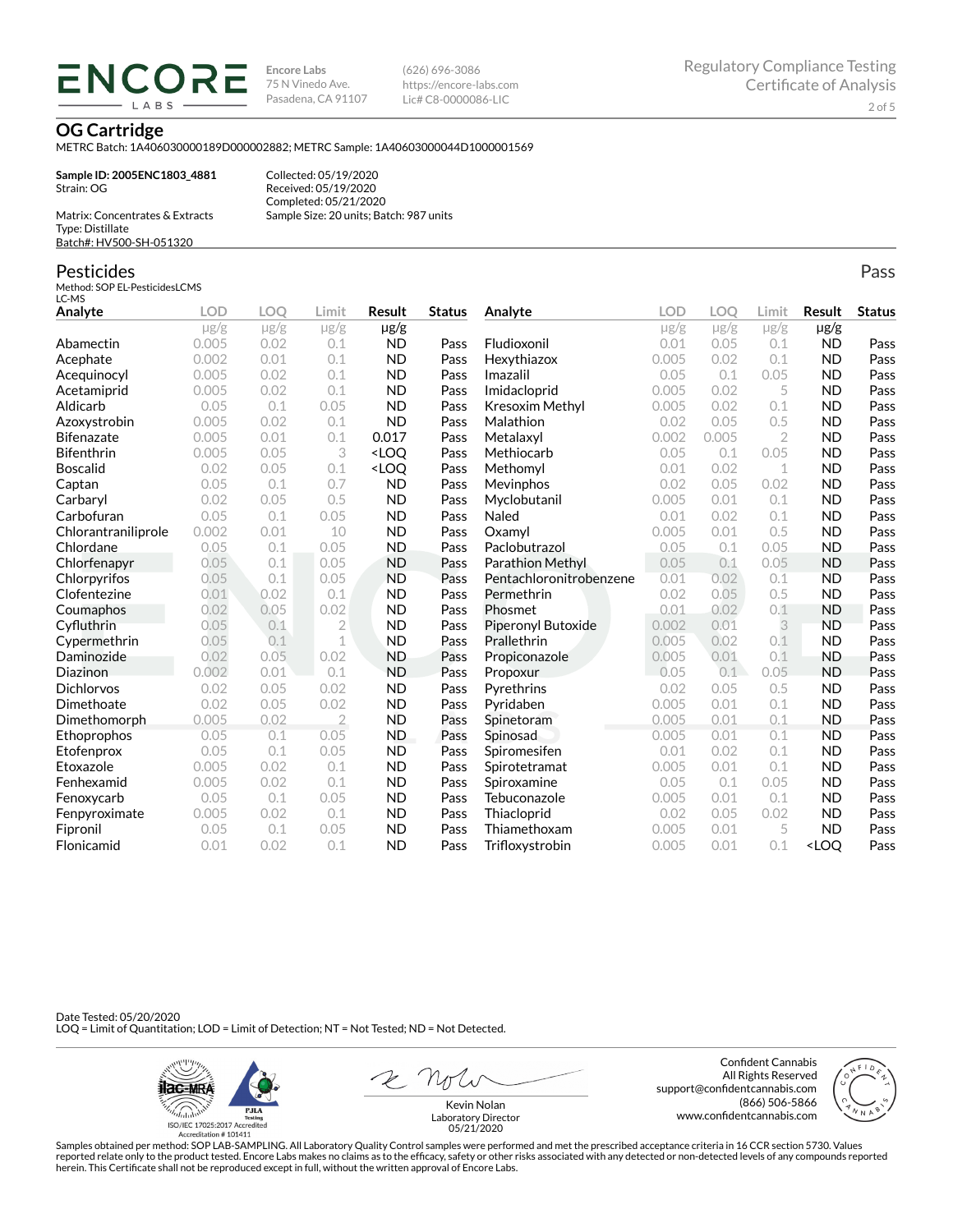**ENCORE** LABS

**Encore Labs** 75 N Vinedo Ave. Pasadena, CA 91107 (626) 696-3086 https://encore-labs.com Lic# C8-0000086-LIC

Pass

### **OG Cartridge**

METRC Batch: 1A406030000189D000002882; METRC Sample: 1A40603000044D1000001569

**Sample ID: 2005ENC1803\_4881** Strain: OG

Collected: 05/19/2020 Received: 05/19/2020 Completed: 05/21/2020 Sample Size: 20 units; Batch: 987 units

| Matrix: Concentrates & Extracts |
|---------------------------------|
| Type: Distillate                |
| Batch#: HV500-SH-051320         |

### Residual Solvents

Method: SOP EL-RES\_SOLVENTS HS-GC-MS

| טויו טט טו          |            |           |           |                                  |               |
|---------------------|------------|-----------|-----------|----------------------------------|---------------|
| Analyte             | <b>LOD</b> | LOO       | Limit     | Result                           | <b>Status</b> |
|                     | $\mu$ g/g  | $\mu$ g/g | $\mu$ g/g | $\mu$ g/g                        |               |
| 1,2-Dichloro-Ethane | 0.1        | 0.29      |           | <b>ND</b>                        | Pass          |
| Acetone             | 6.21       | 18.81     | 5000      | <b>ND</b>                        | Pass          |
| Acetonitrile        | 4.56       | 13.83     | 410       | <b>ND</b>                        | Pass          |
| Benzene             | 0.09       | 0.28      |           | <b>ND</b>                        | Pass          |
| <b>Butane</b>       | 0.2        | 0.61      | 5000      | <b>ND</b>                        | Pass          |
| Chloroform          | 0.1        | 0.29      |           | ND.                              | Pass          |
| Ethanol             | 2.28       | 6.9       | 5000      | 82.88                            | Pass          |
| Ethyl-Acetate       | 0.16       | 0.48      | 5000      | ND.                              | Pass          |
| Ethyl-Ether         | 0.12       | 0.38      | 5000      | ND.                              | Pass          |
| Ethylene Oxide      | 0.08       | 0.24      |           | <b>ND</b>                        | Pass          |
| Heptane             | 0.1        | 0.29      | 5000      | <loq< td=""><td>Pass</td></loq<> | Pass          |
| Isopropanol         | 2.01       | 6.09      | 5000      | <loq< td=""><td>Pass</td></loq<> | Pass          |
| Methanol            | 9.62       | 29.14     | 3000      | <b>ND</b>                        | Pass          |
| Methylene-Chloride  | 0.1        | 0.31      |           | <b>ND</b>                        | Pass          |
| n-Hexane            | 2.68       | 8.12      | 290       | <b>ND</b>                        | Pass          |
| Pentane             | 0.64       | 1.94      | 5000      | <b>ND</b>                        | Pass          |
| Propane             | 0.08       | 0.25      | 5000      | <b>ND</b>                        | Pass          |
| <b>Toluene</b>      | 0.1        | 0.29      | 890       | <loq< td=""><td>Pass</td></loq<> | Pass          |
| Trichloroethene     | 0.1        | 0.29      |           | ND.                              | Pass          |
| <b>Xylenes</b>      | 0.6        | 1.82      | 2170      | <b>ND</b>                        | Pass          |

Date Tested: 05/20/2020 LOQ = Limit of Quantitation; LOD = Limit of Detection; NT = Not Tested; ND = Not Detected.



 $R$   $\gamma$ 

Confident Cannabis All Rights Reserved support@confidentcannabis.com (866) 506-5866 www.confidentcannabis.com



Kevin Nolan Laboratory Director 05/21/2020

Samples obtained per method: SOP LAB-SAMPLING. All Laboratory Quality Control samples were performed and met the prescribed acceptance criteria in 16 CCR section 5730. Values reported relate only to the product tested. Encore Labs makes no claims as to the efficacy, safety or other risks associated with any detected or non-detected levels of any compounds reported<br>herein. This Certificate shall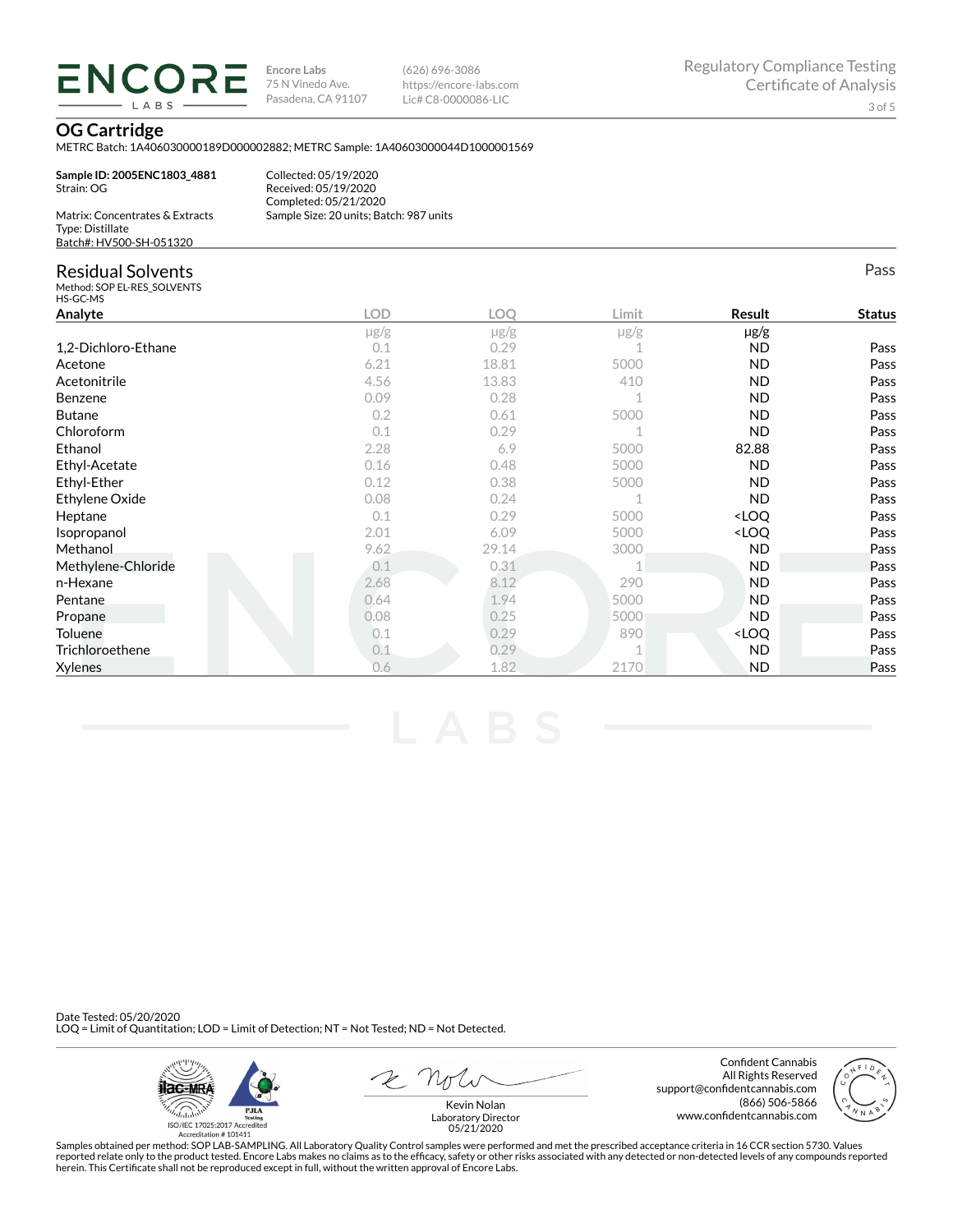**ENCORE Encore Labs** 75 N Vinedo Ave. Pasadena, CA 91107

(626) 696-3086 https://encore-labs.com Lic# C8-0000086-LIC

Pass

## **OG Cartridge**

LABS

METRC Batch: 1A406030000189D000002882; METRC Sample: 1A40603000044D1000001569

| Sample ID: 2005ENC1803 4881<br>Strain: OG                                      | Collected: 05/19/2020<br>Received: 05/19/2020<br>Completed: 05/21/2020 | Distributor<br>The Hive Laboratory<br>Lic. # C11-0000356-LIC |  |
|--------------------------------------------------------------------------------|------------------------------------------------------------------------|--------------------------------------------------------------|--|
| Matrix: Concentrates & Extracts<br>Type: Distillate<br>Batch#: HV500-SH-051320 | Sample Size: 20 units; Batch: 987 units                                | 949 Highland Way<br>Grover Beach, CA 93433                   |  |
| Mycotoxins<br>Method: SOP EL-PesticidesLCMS<br>LC-MS                           |                                                                        |                                                              |  |
| .                                                                              |                                                                        |                                                              |  |

| LC-MS                   |            |            |            |           |               |
|-------------------------|------------|------------|------------|-----------|---------------|
| Analyte                 | <b>LOD</b> | <b>LOC</b> | ∟imit      | Result    | <b>Status</b> |
|                         | µg/kg      | µg/kg      | $\mu$ g/kg | µg/kg     |               |
| <b>B1</b>               |            |            |            | <b>ND</b> | Tested        |
| <b>B2</b>               |            |            |            | <b>ND</b> | <b>Tested</b> |
| G1                      |            |            |            | <b>ND</b> | <b>Tested</b> |
| G <sub>2</sub>          |            |            |            | <b>ND</b> | Tested        |
| Ochratoxin A            |            |            | 20         | <b>ND</b> | Pass          |
| <b>Total Aflatoxins</b> |            |            | 20         | <b>ND</b> | Pass          |



Date Tested: 05/20/2020 LOQ = Limit of Quantitation; LOD = Limit of Detection; NT = Not Tested; ND = Not Detected.



 $R$  Mr

Confident Cannabis All Rights Reserved support@confidentcannabis.com (866) 506-5866 www.confidentcannabis.com



Kevin Nolan Laboratory Director 05/21/2020

Samples obtained per method: SOP LAB-SAMPLING. All Laboratory Quality Control samples were performed and met the prescribed acceptance criteria in 16 CCR section 5730. Values reported relate only to the product tested. Encore Labs makes no claims as to the efficacy, safety or other risks associated with any detected or non-detected levels of any compounds reported<br>herein. This Certificate shall